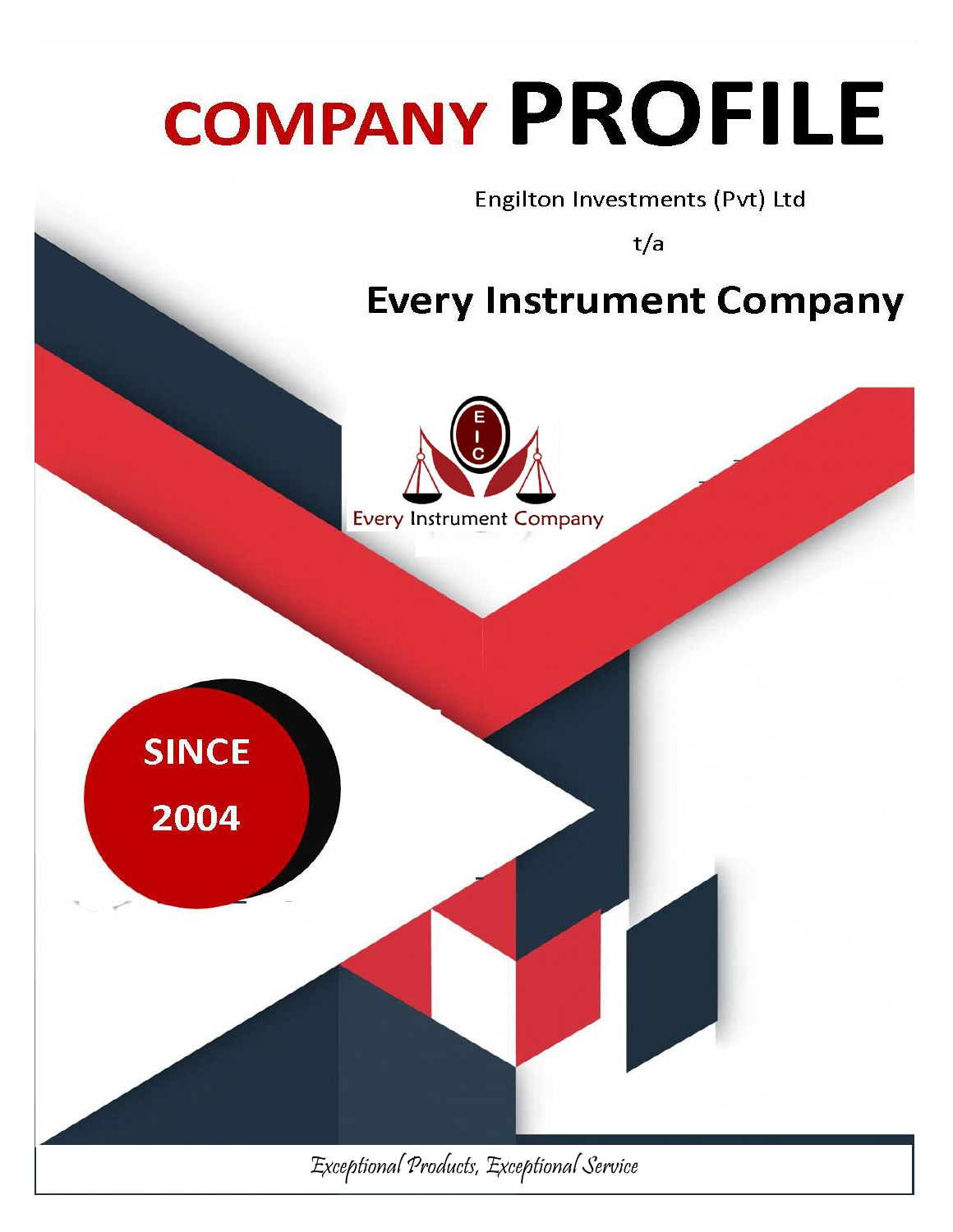



### **INTRODUCTION**

Every Instrument Company supplies and supports technology in ELECTRONIC and MECHANICAL WEIGHING. We offer a wide range of industrial and commercial weighing systems, scales, software, and spares.

We cater for the needs of the Retail, Manufacturing, Mining, Medical, Educational and Agricultural sectors, as well as general Trade and Commerce.

### **Our Vision**

To be the leading provider of MECHANICAL and ELECTRONIC WEIGHING systems in Africa.

### **Our Mission**

To provide quality, reliable and affordable weighing solutions customers.

### **Our Core Values**

**Integrity** We are ethical, honest and transparent in all our dealings.

**Commitment** We strive to go the extra mile to meet our customer's needs.

**Customer Value** We provide the most value for our customer's dollar.

**Respect & Caring** We treat all people inside and outside of our organisation with dignity and empathy.

**Environment** We promise to ensure that our business processes leave the smallest possible carbon footprint on the precious natural environment.

**Social Responsibility** We strive to give back as much as is sustainable to the communities in our operating environment.

**Harare Office Mutare Office According to the Contract of the Contract of the Contract of the Mutare Office** Shop No. GS-9 Sunshine Bazaar 1 St Helen's Drive, Nyakamete Industrial SitesP.O Box 2970 Mutare Simon Mazorodze Road, Harare Tel: +263 20 68523/25/32 Fax +263 20 68579 Cell:0772 425 114/0714 257 866 Cell:+263 263 772 425 114 E-mail:everyinstrument@africaonline.co.zw E-mail:everyinstrument@africaonline.co.zw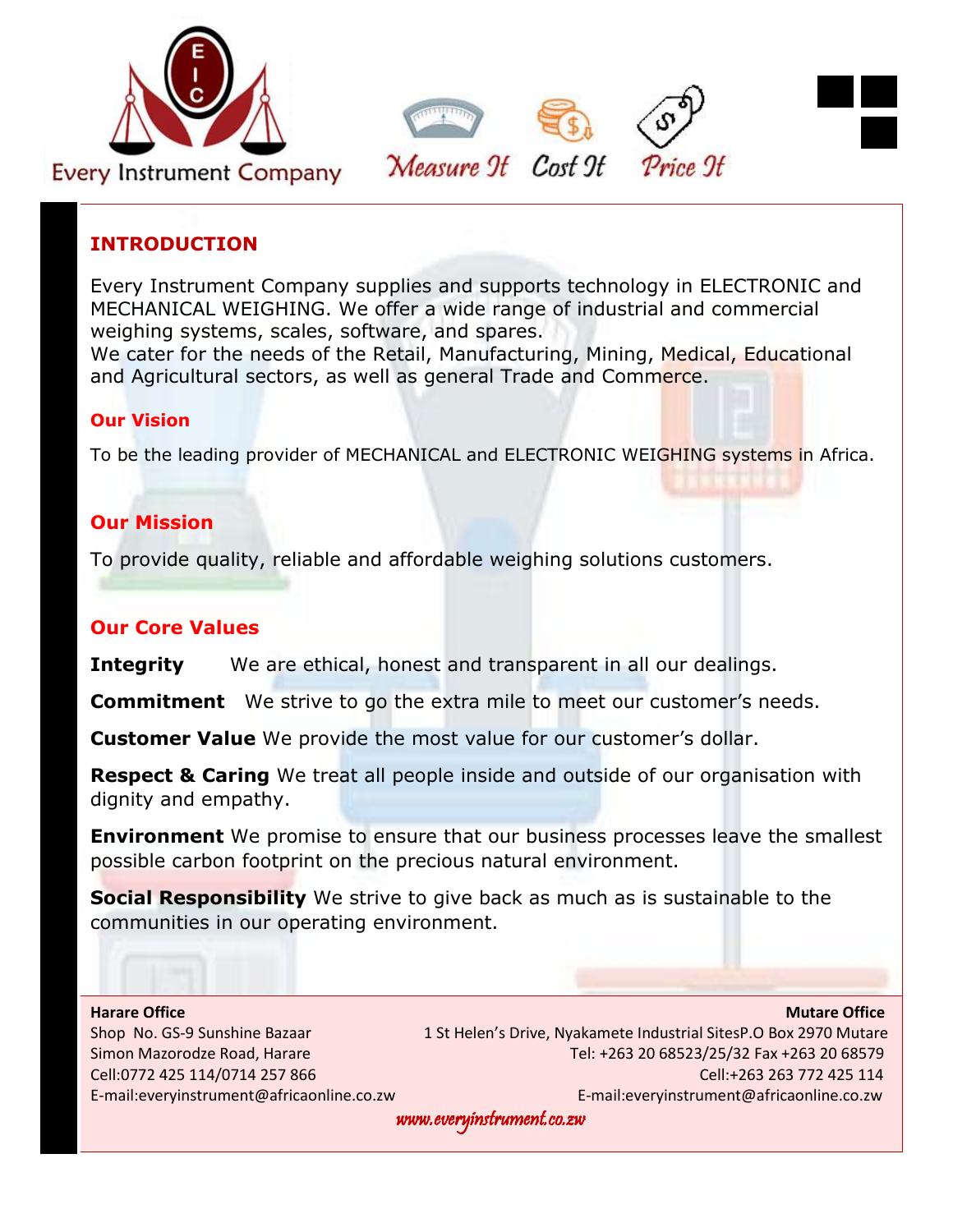



### **THE TEAM**

Every Instrument Company is led by a team of highly motivated professionals with a combined experience of over thirty years the scale industry.

We listen to your needs and supply the products and services that meet your specialised needs.

All our technical team members periodically undergo specialised technical instruction and are fully able to support the equipment that we supply.

Our marketing, sales and customer service staff also undergone basic technical instruction and are able to recommend and supply the appropriate equipment for you our customer's needs.

Whatever the need, and wherever the installation our team can provide the solution.

# **DETAILS OF STATUTORY REGISTRATION**

| Company Registration Number:  | 7904/2000 |
|-------------------------------|-----------|
| <b>VAT REG NUMBER:</b>        | 10013875  |
| Trade Measures License:       | A13       |
| <b>GORVERNMENT VENDOR NO:</b> | 705325    |



**Harare Office Mutare Office According to the Contract of Contract Contract of Contract Contract Contract Office** Shop No. GS-9 Sunshine Bazaar 1 St Helen's Drive, Nyakamete Industrial SitesP.O Box 2970 Mutare Simon Mazorodze Road, Harare Tel: +263 20 68523/25/32 Fax +263 20 68579 Cell:0772 425 114/0714 257 866 Cell:+263 263 772 425 114 E-mail:everyinstrument@africaonline.co.zw E-mail:everyinstrument@africaonline.co.zw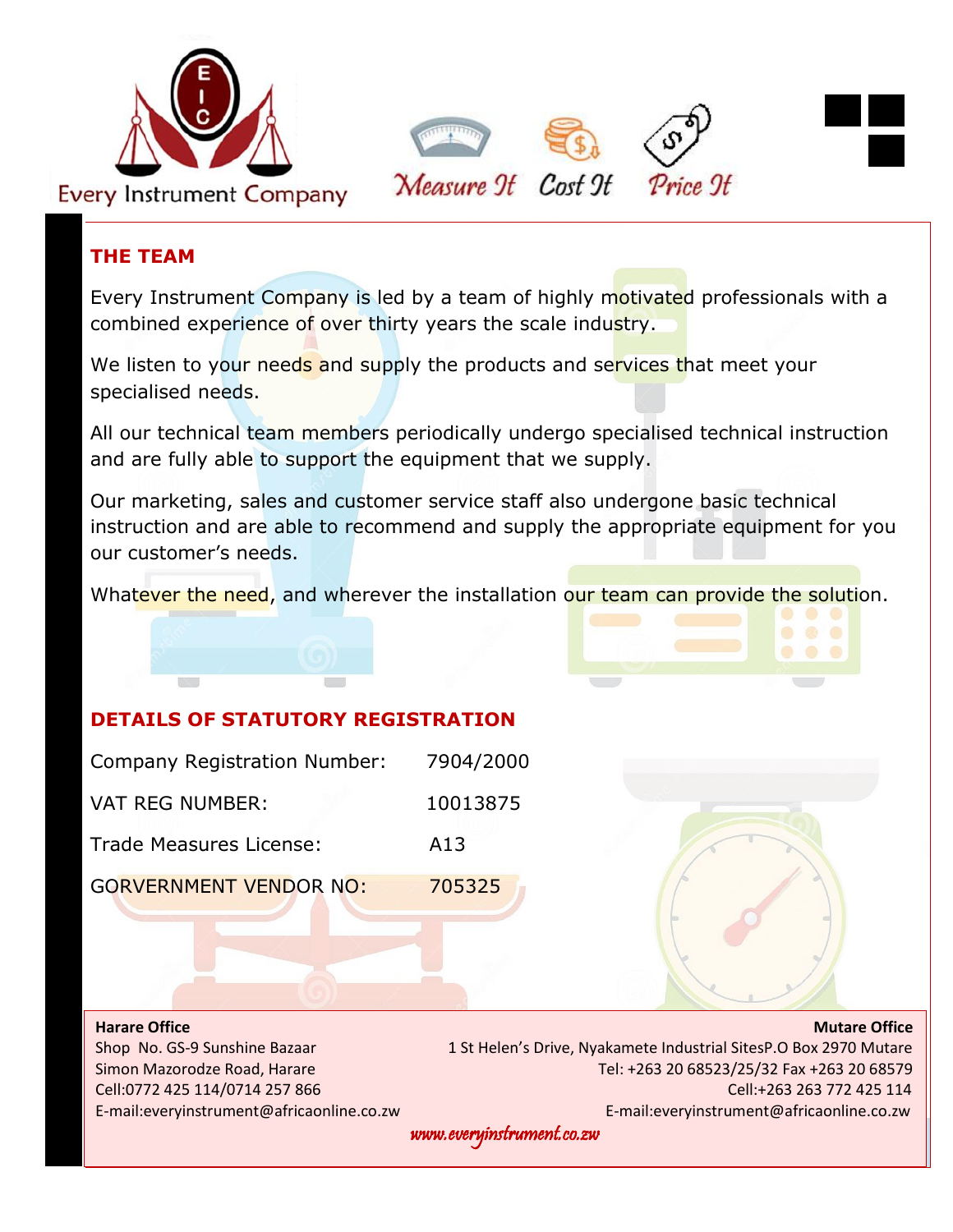



# MECHANICAL AND ELECTRONIC WEIGHING

Measure 9t Cost 9t



# **1. WEIGHBRIDGES**

We supply, calibrate and repair a wide range of weighbridge equipment i.e.Road& Rail weighbridges, Surface mounted weighbridges, Pit mounted weighbridges, Steel deck weighbridges, Concrete deck weighbridges, Axle weighers and Weigh pads. Weighbridge Indicators, Loadcells, Accessories and Weighbridge Software are readily available.

Price 9t

# **2. INDUSTRIAL SCALES**

We distribute service & repair a wide range of scales for Industrial, Mining, Manufacturing, Medical, Educational & other specialized applications i.e.

Digital Platform Scales, Mechanical Platform Scales Mobile Produce Scales, Pallet Scales, Throughput & Batch Weighers, Belt Weighers (Weightometers)Livestock Weighing Scales, Crane Scales, Packing Scales to mention but a few.

# **3. LABORATORY SCALES**

Analytical Balances, Precision Balances, Triple Beam Balances, Pocket Scales, Moisture Analyzers, Educational/School Laboratory Scales.

# **4. RETAIL SCALES**

We supply calibrate and repair all manner of retail scales from basic price computing to sophisticated smart, label and receipt printing scales.

**Harare Office Mutare Office According to the Contract of the Contract of the Contract of the Mutare Office** 

Shop No. GS-9 Sunshine Bazaar 1 St Helen's Drive, Nyakamete Industrial SitesP.O Box 2970 Mutare Simon Mazorodze Road, Harare Tel: +263 20 68523/25/32 Fax +263 20 68579 Cell:0772 425 114/0714 257 866 Cell:+263 263 772 425 114 E-mail:everyinstrument@africaonline.co.zw E-mail:everyinstrument@africaonline.co.zw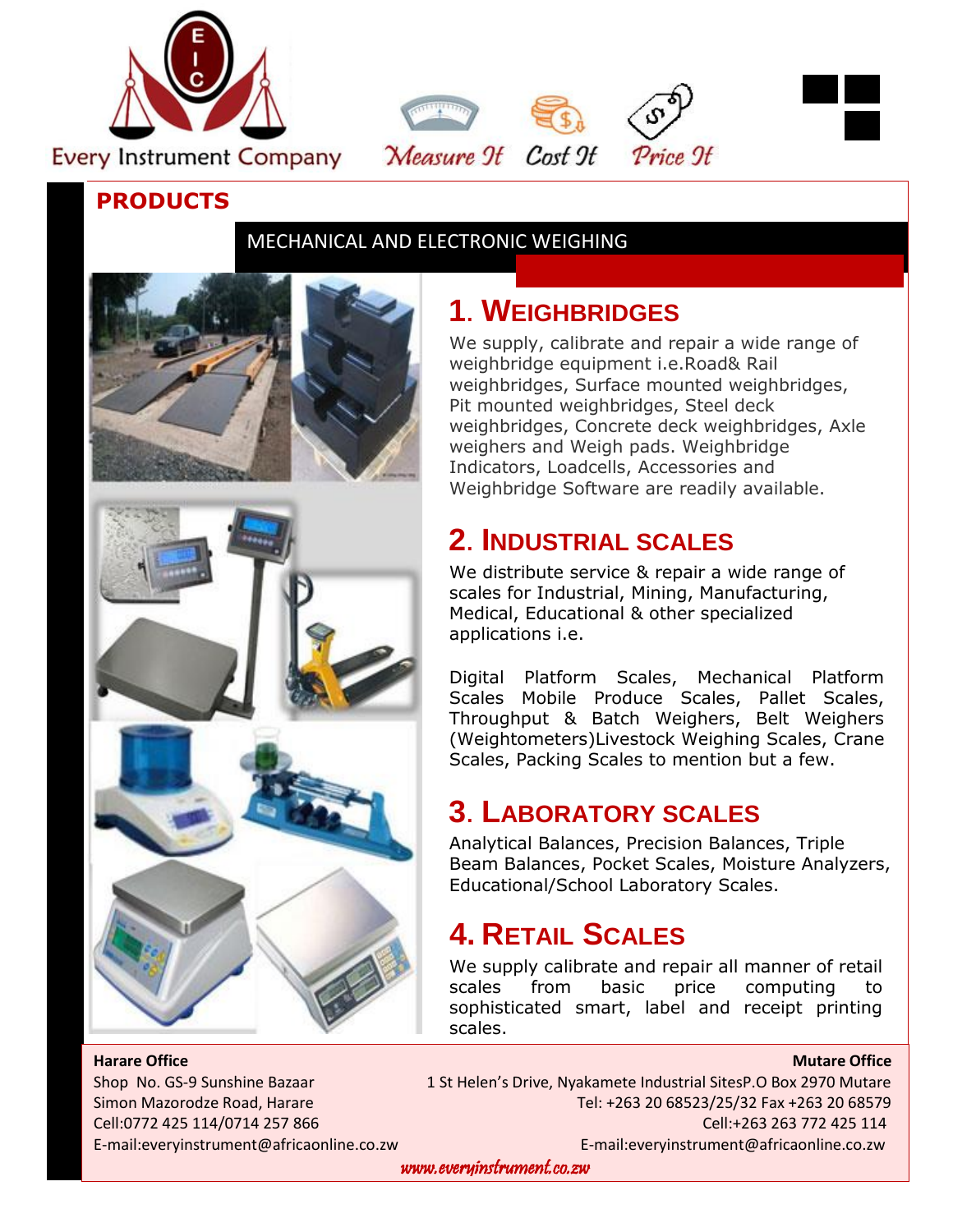

Shop No. GS-9 Sunshine Bazaar 1 St Helen's Drive, Nyakamete Industrial SitesP.O Box 2970 Mutare Simon Mazorodze Road, Harare Tel: +263 20 68523/25/32 Fax +263 20 68579 Cell:0772 425 114/0714 257 866 Cell:+263 263 772 425 114 E-mail:everyinstrument@africaonline.co.zw E-mail:everyinstrument@africaonline.co.zw